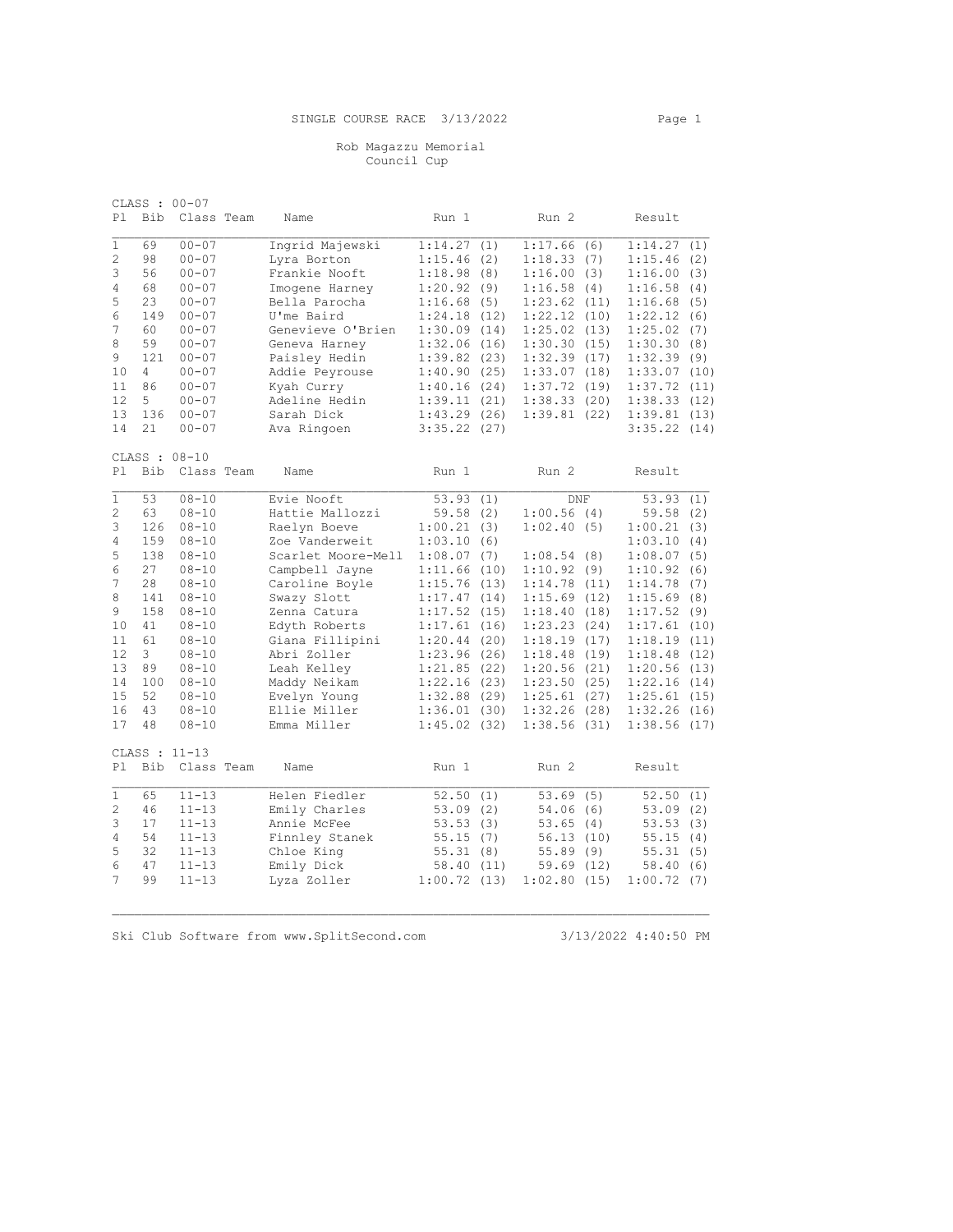## Rob Magazzu Memorial Council Cup

CLASS : 11-13 Pl Bib Class Team Name Run 1 Run 2 Result 8 144 11-13 Tilly Kirr 1:03.11 (16) 1:01.97 (14) 1:01.97 (8) 9 88 11-13 Layla Horning 1:04.95 (21) 1:03.37 (17) 1:03.37 (9) 10 79 11-13 June Hamilton 1:03.37 (17) 1:05.34 (22) 1:03.37 (9) 11 45 11-13 Emery Kelley 1:03.55 (19) DNF 1:03.55 (11) 12 91 11-13 Lily Egbert 1:05.43 (23) 1:04.68 (20) 1:04.68 (12) 13 117 11-13 Oliver Taylor 1:07.60 (24) 1:11.40 (25) 1:07.60 (13) 14 64 11-13 Hazel Roberts 1:14.88 (26) 1:18.26 (28) 1:14.88 (14) 15 34 11-13 Claire Austin 1:16.85 (27) 1:19.83 (29) 1:16.85 (15) CLASS : 14-18 Pl Bib Class Team Name Run 1 Run 2 Result 80 14-18 Keira King 51.13 (1) 51.52 (2) 51.13 (1)<br>129 14-18 Rinnen Borton 52.18 (3) 53.28 (4) 52.18 (2) 1 80 14-18 Keira King 51.13 (1) 51.52 (2) 51.13 (1) 2 129 14-18 Rinnen Borton 52.18 (3) 53.28 (4) 52.18 (2) 3 58 14-18 Gemma Nagel 53.97 (5) 55.52 (8) 53.97 (3) 4 160 14-18 Sydney Newberry 56.27 (11) 54.42 (6) 54.42 (4) 5 35 14-18 Clara Kirr 55.64 (9) 55.18 (7) 55.18 (5) 19 10 14-18 Sydney Newberry 56.27 (11) 54.42 (6) 54.42 (4)<br>
56 109 14-18 Maya Nagel 56.18 (10) 55.18 (7) 55.18 (6) CLASS : 19-29 Pl Bib Class Team Name Run 1 Run 2 Result 1 2 19-29 Abigail Fennell 57.53 (2) 55.29 (1) 55.29 (1) 2 110 19-29 Megan Parocha 1:07.34 (4) 1:07.32 (3) 1:07.32 (2) 3 93 19-29 Lindsey Limoges 1:14.87 (7) 1:12.04 (5) 1:12.04 (3) 4 49 19-29 Erin Hedin 1:15.97 (8) 1:13.51 (6) 1:13.51 (4) CLASS : 30-39 Pl Bib Class Team Name Run 1 Run 2 Result 1 16 30-39 Annie Cordova 52.16 (1) 53.53 (2) 52.16 (1) 2 87 30-39 Lana Butler 1:14.88 (3) 1:18.66 (4) 1:14.88 (2) 3 12 30-39 Amy Miller 1:30.12 (6) 1:26.09 (5) 1:26.09 (3) 4 30 30-39 Casey Curry 1:32.12 (8) 1:30.19 (7) 1:30.19 (4) CLASS : 40-49 Pl Bib Class Team Name Run 1 Run 2 Result 1 29 40-49 Carrie Mallozzi 1:01.83 (2) 1:01.23 (1) 1:01.23 (1) 2 50 40-49 Eva Egbert 1:07.02 (4) 1:05.29 (3) 1:05.29 (2) 3 11 40-49 Amy King 1:11.03 (6) 1:07.63 (5) 1:07.63 (3) 4 15 40-49 Annie Catura 1:12.14 (7) 1:13.73 (8) 1:12.14 (4) 5 165 40-49 Muffy Oyler 1:15.36 (10) 1:14.65 (9) 1:14.65 (5) 6 14 40-49 Andrea Moore-Mello 1:23.28 (14) 1:20.80 (11) 1:20.80 (6) 7 142 40-49 Tana Lawler 1:22.34 (13) 1:21.44 (12) 1:21.44 (7) 8 128 40-49 Rebecca Nooft 1:26.65 (15) 1:26.65 (8)

Ski Club Software from www.SplitSecond.com 3/13/2022 4:40:50 PM